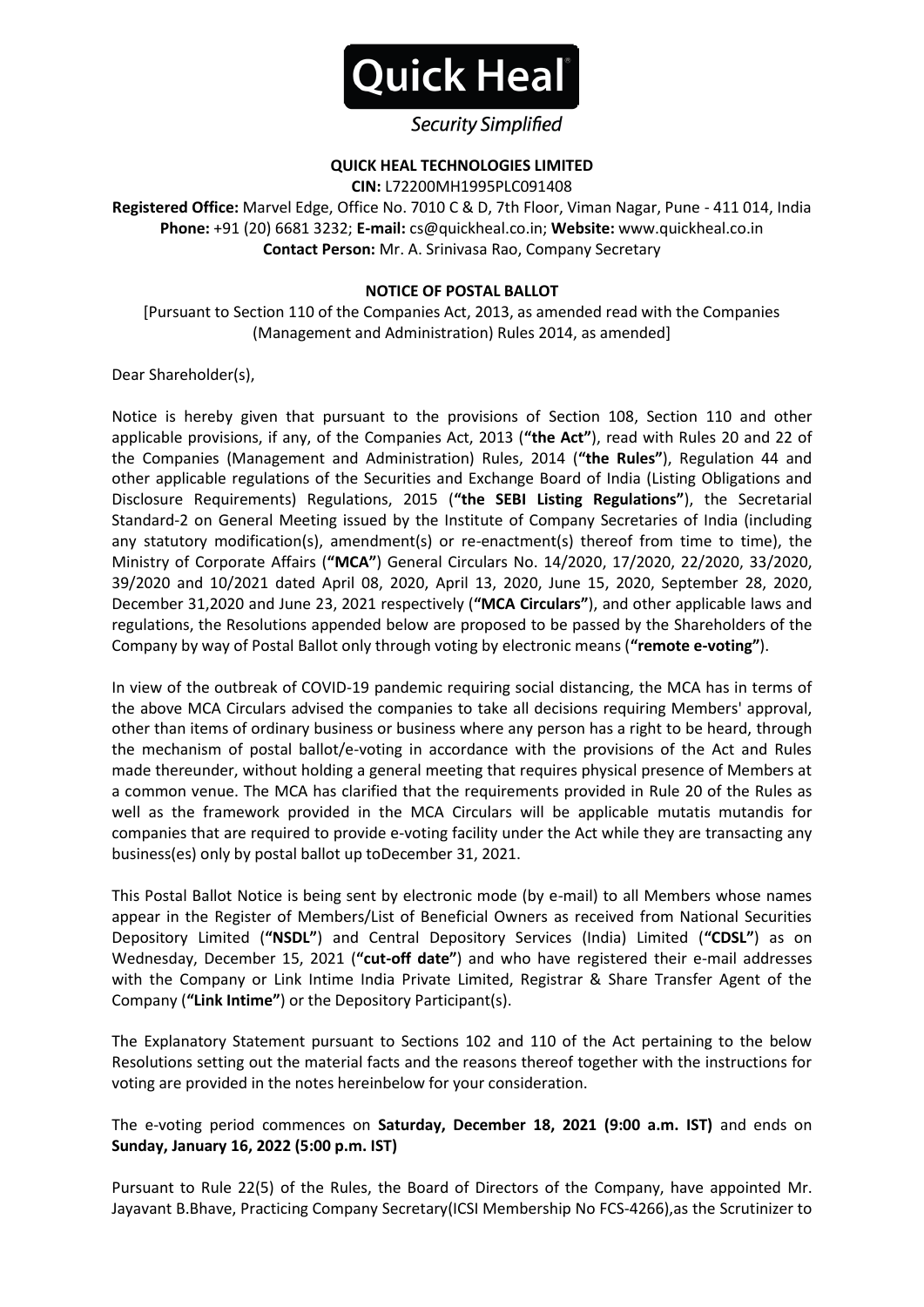scrutinize the postal ballot process and votes cast (through remote e-voting) in a fair and transparent manner.

On completion of the scrutiny of the Postal Ballot, the Scrutinizer will submit his report to the Chairperson of the Company, or any other person of the Company authorised by him within prescribed timelines. The results of the Postal Ballot will be declared on or before two working days from the closure of electronic voting and on declaration will be displayed along with the Scrutinizer's Report at the Registered Office of the Company, communicated to the Stock Exchanges viz. BSE Limited [\(www.bseindia.com\)](http://www.bseindia.com/) and National Stock Exchange of India Limited (www.nseindia.com), where equity shares of the Company are listed, in accordance with the SEBI Listing Regulations and additionally be uploaded on the Company's website: [www.quickheal.co.ina](http://www.quickheal.co.in/)nd on the website of Link Intime: [https://instavote.linkintime.co.in.](https://instavote.linkintime.co.in/)The Scrutinizer's decision on the validity of the Postal Ballot shall be final.

In compliance with the requirements of the above MCA Circulars, hard copy of Postal Ballot Notice along with Postal Ballot Forms and pre-paid business envelope is not being dispatched to the shareholders for this Postal Ballot and shareholders are required to communicate their assent or dissent through the remote e-voting system only.

#### **SPECIAL BUSINESS**

#### **1. APPOINTMENT OF MR. RICHARD STIENNON AS AN INDEPENDENT DIRECTOR**

To consider and if thought fit to pass, the following resolution as a **Special Resolution**:

"**RESOLVED THAT** pursuant to the provisions of Sections 149, 152 and 161 read with Schedule IV and other applicable provisions, if any, of the Companies Act, 2013 (**"the Act"**) and the Companies (Appointment and Qualification of Directors) Rules, 2014 and the Securities and Exchange Board of India (Listing Obligations and Disclosure Requirements) Regulations, 2015 ("**the SEBI Listing Regulations**") (including any statutory modification(s) or re-enactment(s) thereof, for the time being in force), Mr. Richard Stiennon (DIN[: 09324046\)](https://mca.gov.in/mcafoportal/companyLLPMasterData.do), who was appointed as an Additional Director, (Nonexecutive, Independent) of the Company with effect from September 27, 2021under section 161 of the Actand who, qualifies for being appointed as an Independent Director and in respect of whom the Company has received a notice in writing under Section 160 of the Act proposing his candidature for the office of Director, be and is hereby appointed as anIndependent Director of the Company, not liable to retire by rotation and to hold office for a term of 5 (five) consecutive years commencing from September 27, 2021 to September 26, 2026."

**"RESOLVED FURTHER THAT** in accordance with the provision of section 149(6)(c) and 197(4) of the Act and regulation 16 and 17 of the SEBI listing Regulations, any fees, compensation and office of profit in his professional capacity shall be paid to the Director by the Board as may be decided from time to time."

**"RESOLVED FURTHER THAT** the Board of Directors of the Company (including its Committee thereof) and / or Company Secretary of the Company, be and are hereby severally authorised to do all such acts, deeds, matters and things as may be considered necessary, desirable or expedient to give effect to this resolution."

#### **2. TO APPROVE THE INCREASE OF POOL OF QUICK HEAL TECHNOLOGIES LIMITED EMPLOYEES STOCK OPTIONS SCHEME - 2021**

To consider and if thought fit to pass, the following resolution as a **Special Resolution**:

**"RESOLVED THAT** in modification of the earlier resolution passed by the members on April 18, 2021 and pursuant to the provisions of Section 62(1)(b) and other applicable provisions, if any, of the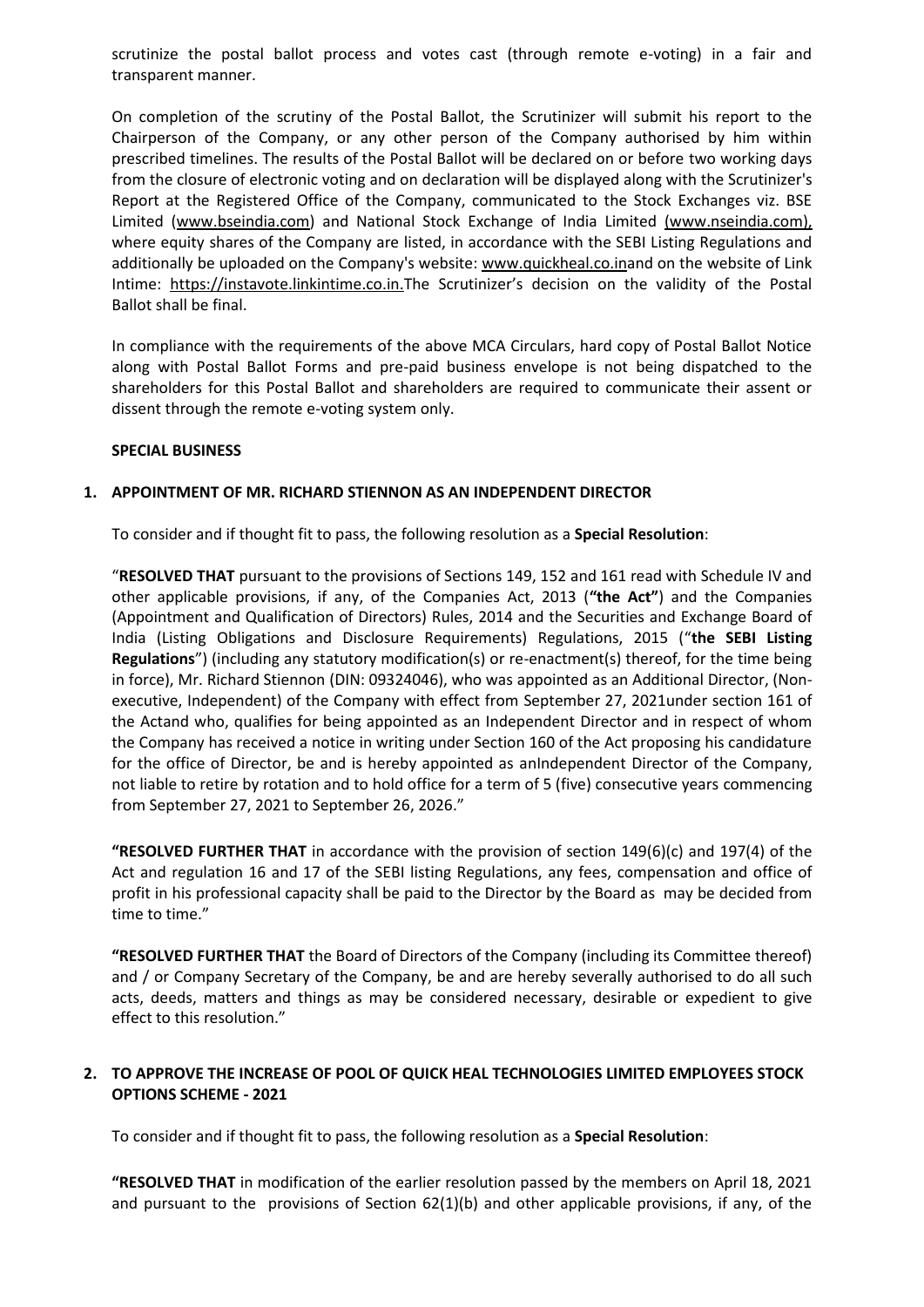Companies Act, 2013 (**"the Act"**) and the Rules made there under (including any amendment thereto or re–enactment thereof), the Securities and Exchange Board of India (Share Based Employee Benefits and Sweat Equity) Regulations, 2021 **("SEBI (SBEB & SE) Regulations")**, the applicable provisions of the Securities and Exchange Board of India (Listing Obligations and Disclosure Requirements) Regulations, 2015 **("the SEBI Listing Regulations")**, relevant provisions of the Memorandum and Articles of Association of the Company and any other applicable and prevailing statutory Guidelines/ Circulars in that behalf and subject to such other approvals, permissions and sanctions as may be necessary from the appropriate regulatory authority(ies)/ institution(s) while and subject to such conditions and modifications as may be prescribed or imposed by the appropriate regulatory authority(ies)/ institution(s) while granting the consent of the members be and is hereby accorded to the Board of Directors (hereinafter referred to as **"Board of Directors"** which term shall be deemed to include any Committee, including the Compensation Committee which the Board has constituted to exercise its powers, including the powers conferred by this resolution), to increase the total number of Employee Stock Options reserved under the Scheme by 20,00,000 (Twenty Lakh) options exercisable into 20,00,000 (Twenty Lakh) equity shares of ₹ 10/ each in addition to the existing stock option size under the Scheme from 20,00,000 (Twenty Lakh) Options exercisable into 20,00,000 (Twenty Lakh) equity shares of ₹ 10/- each (or such other adjusted figure for any bonus, stock splits or consolidations or other reorganization of the capital structure of the Company as may be applicable from time to time) and to create, grant, offer, issue and allot Employee Stock Options at any time to or to the benefit of :

- 1. A permanent Employee of the Company who has been working in India or outside India; or
- 2. ADirector of the Company, whether a Whole Time Director or not but excluding an Independent Director and Non-Executive Director; or
- 3. An Employee as defined in clause (a) or (b) of a Subsidiary, in India or outside India of the Company

But does not include:

- 1. An Employee who is a Promoter or a person belonging to the Promoter Group; or
- 2. A Director who either himself or through his Relative or through any Body Corporate, directly or indirectly, holds more than ten percent of the outstanding Shares of the Company.

and to such other persons as may from time to time be allowed to be eligible for the benefits of the Scheme under applicable laws and regulations prevailing from time to time **("Eligible Employees")**, on such terms and conditions as may be fixed or determined by the Board in accordance with the Scheme."

**"RESOLVED FURTHER THAT** the new equity shares to be issued and allotted by the Company in the manner aforesaid shall rank *paripassu* in all respects with the then existing Equity Shares of the Company."

**"RESOLVED FURTHER THAT** all the other terms and conditions of the Scheme shall continue to remain the same."

**"RESOLVED FURTHER THAT** the Board of Directors and / or Company Secretary of the Company, be and is hereby authorized to do all such acts, deeds, and things, as it may, in its absolute discretion deem necessary including but not limited to appoint Advisors, Merchant Bankers, Consultants or Representatives, to make applications to the appropriate Authorities, for their requisite approvals and take all necessary actions and to settle all such questions, difficulties or doubts whatsoever that may arise while implementing this resolution."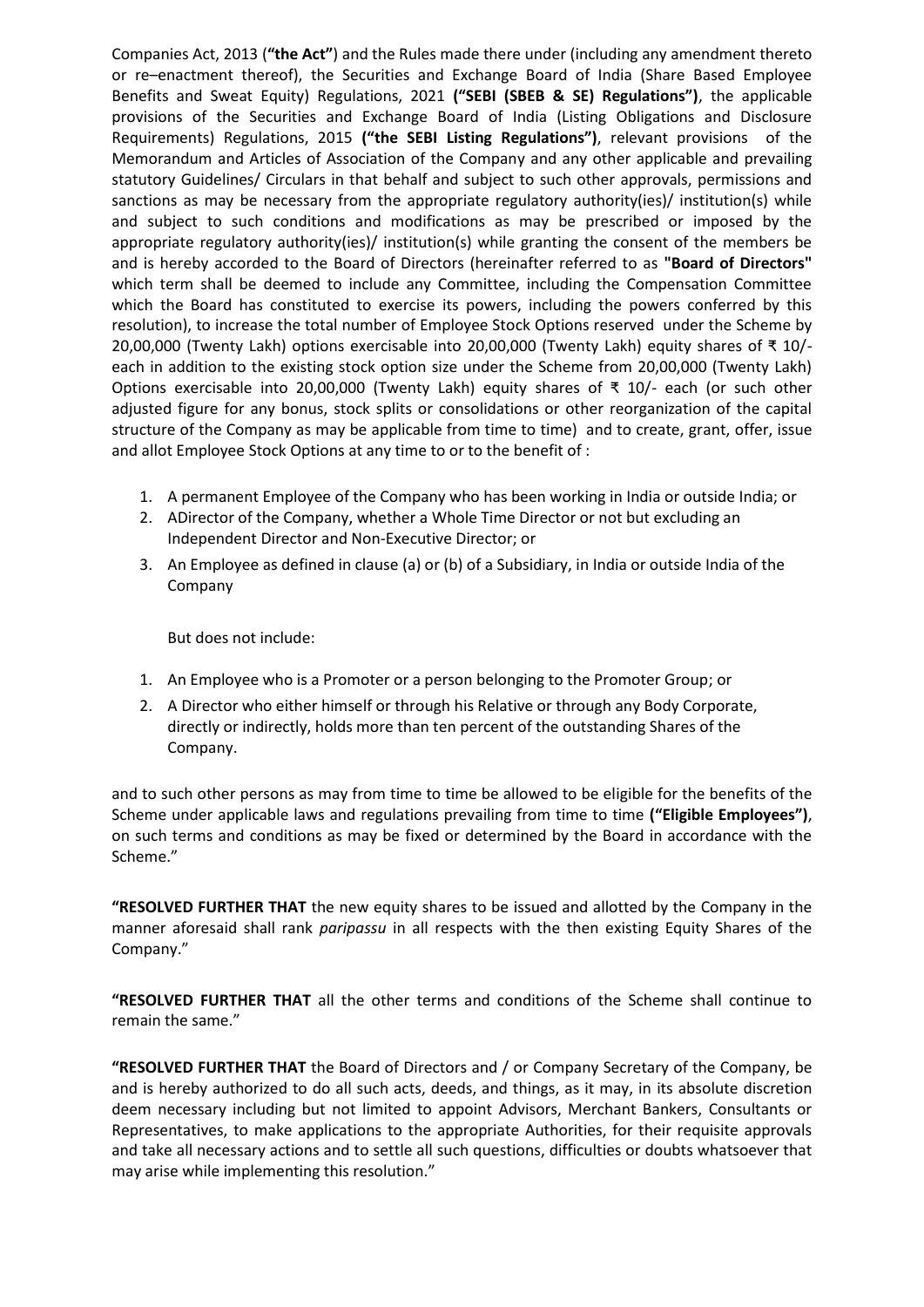**"RESOLVED FURTHER THAT** the Board of Directors be and is hereby also authorised to nominate and appoint one or more persons for carrying out any or all of the activities that the Board of Directors is authorised to do for the purpose of giving effect to this resolution."

**By Order of the Board For Quick Heal Technologies Limited**

**Sd/-**

**Kailash Katkar Managing Director & CEO (DIN 00397191)**

Date: December 06, 2021 Place: Pune

#### **Notes:**

#### **NOTES:**

- 1. The explanatory statement pursuant to Sections 102 and 110 of the Act stating all material facts and the reasons for the proposal is annexed herewith. It also contains all the disclosures as specified in the Buyback Regulations, Act and/or SEBI (Listing Obligations and Disclosure Requirements) Regulations 2015, as amended ("**the SEBI Listing Regulations**").
- 2. The Postal Ballot Notice is being sent to the shareholders of the Company whose names appear on the Register of Members/List of Beneficial Owners as received from the Depositories as on December 15, 2021. The Postal Ballot Notice is being sent to shareholders in electronic form to the email addresses registered with their depository participants (in case of electronic shareholding) or the email addresses registered with the Company's Registrar and Share Transfer Agent (in case of physical shareholding). Shareholders may note that this notice is also available on the website of the Company (www.quickheal.co.in) as well as on Link Intime's website https://instavote.linkintime.co.in/. Shareholders whose names appear on the Register of Members/List of Beneficial Owners as on December 15, 2021, will be considered for the purpose of voting/remote e-voting.
- 3. Resolutions passed by the shareholders through Postal Ballot are deemed to have been passed as if they have been passed at a General Meeting of the shareholders.
- 4. Voting rights shall be reckoned on the paid-up value of equity shares registered in the name of the shareholders as on December 15, 2021 ("**Cut-Off Date**"). Only those shareholders whose names are recorded in the Register of Members of the Company or in the Register of Beneficial Owners maintained by the Depositories as on the Cut-off date will be entitled to cast their votes. A person who is not a shareholder on the Cut-Off Date should treat this notice for information purpose only.
- 5. In compliance with the provisions of Section 108 and 110 of the Act read with the rules made thereunder, as amended and Regulation 44 of the Listing Regulations, the Company is pleased to provide remote e-voting facility to its Shareholders, holding equity shares in physical or dematerialized form, as on the Cut-Off Date, being December 15, 2021, to exercise their right to vote by electronic means on the businesses specified in the accompanying Notice through the electronic voting service facility arranged by Link Intime. The instructions for remote e-voting are annexed to this Postal Ballot Notice.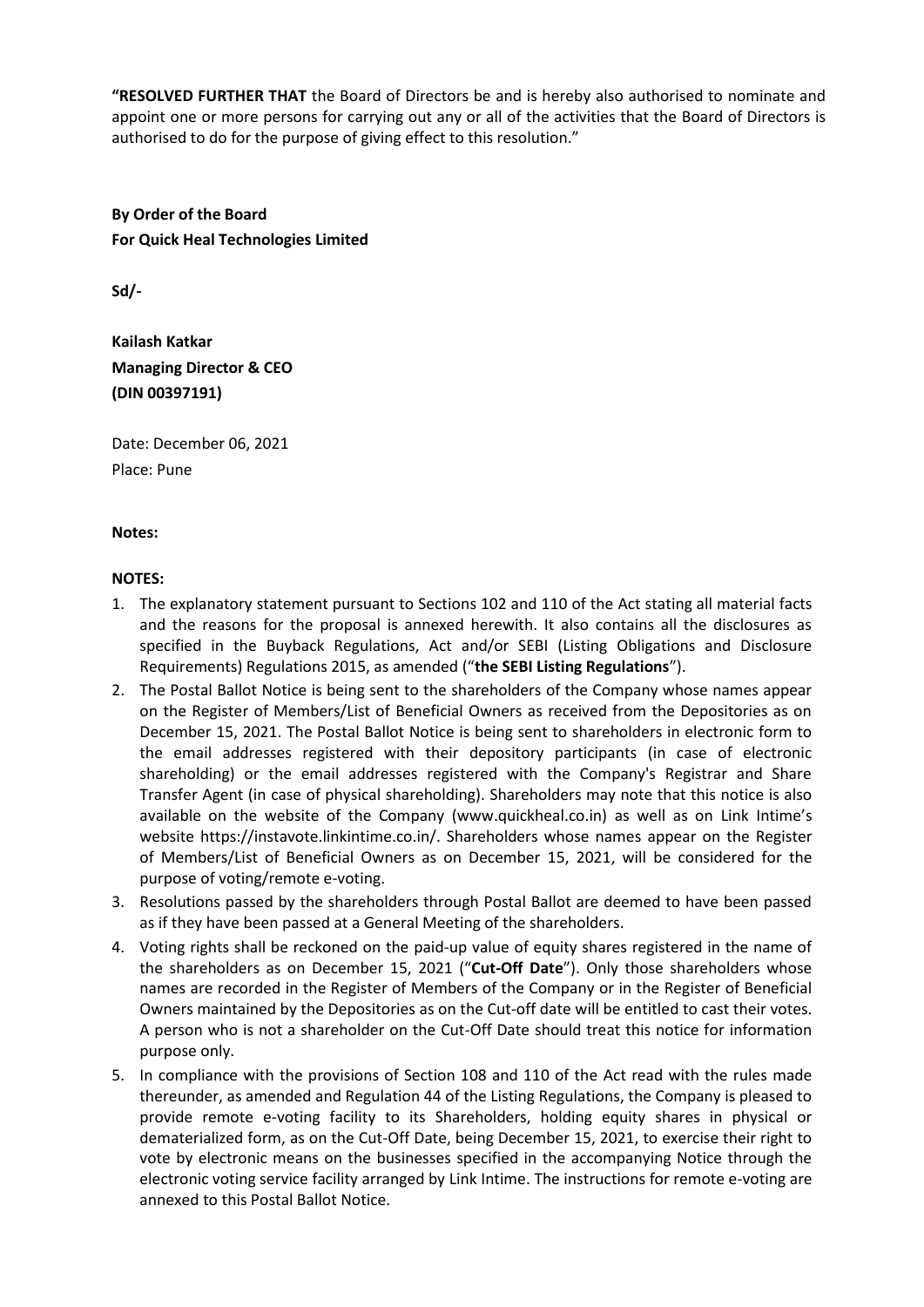- 6. A shareholder cannot exercise his vote by proxy on Postal Ballot.
- 7. The Scrutinizer will submit his report to the Managing Director or any other person authorized by him after the completion of scrutiny, and the result of the voting by Postal Ballot will be announced by the Managing Director of the Company or any other person authorized by him **on or before 1700 hours IST on January 16, 2022** at the Registered Office of the Company. The result of the voting will also be displayed on the website of the Company (www.quickheal.co.in), besides being communicated to the Stock Exchanges.
- 8. The resolution(s), if passed by the requisite majority shall be deemed to have been passed on January 16, 2022, i.e. the last date specified for receipt of remote e-voting.
- 9. All the material documents referred to in the explanatory statement will be available for inspection at the Registered Office of the Company between 10:00 a.m. and 4:00 p.m. IST on all working days from the date of dispatch of the Postal Ballot Notice until the last date for receipt of votes by remote e-voting.
- 10. A person whose name is recorded in the register of members or in register of beneficial owners maintained by the Depositories as on December 15, 2021, only shall be entitled to avail the facility of remote e-voting.
- 11. Contact details of the person responsible to address the queries/grievances connected with the voting by by electronic means are as under:
	- i) Mr. A. Srinivasa Rao, Company Secretary, Quick Heal Technologies Limited, Marvel Edge, Office No. 7010 C & D, 7th Floor, Viman Nagar, Pune - 411 014; Email: cs@quickheal.co.in; or
	- ii) Mr. Jayavant B Bhave, Scrutinizer, Link Intime India Pvt. Ltd., C 101, 247 Park, L.B.S. Marg, Vikhroli (West), Mumbai- 400083, Tel: 022 - 49186000; Email: [enotices@linkintime.co.in.](mailto:enotices@linkintime.co.in)

#### **12. Procedure and instructions relating to e-voting:**

## **Remote e-Voting Instructions for shareholders post change in the Login mechanism for Individual shareholders holding securities in demat mode, pursuant to SEBI circular dated December 9, 2020:**

Pursuant to SEBI circular dated December 9, 2020 on e-Voting facility provided by Listed Companies, Individual shareholders holding securities in demat mode can vote through their demat account maintained with Depositories and Depository Participants.

Shareholders are advised to update their mobile number and email Id in their demat accounts to access e-Voting facility.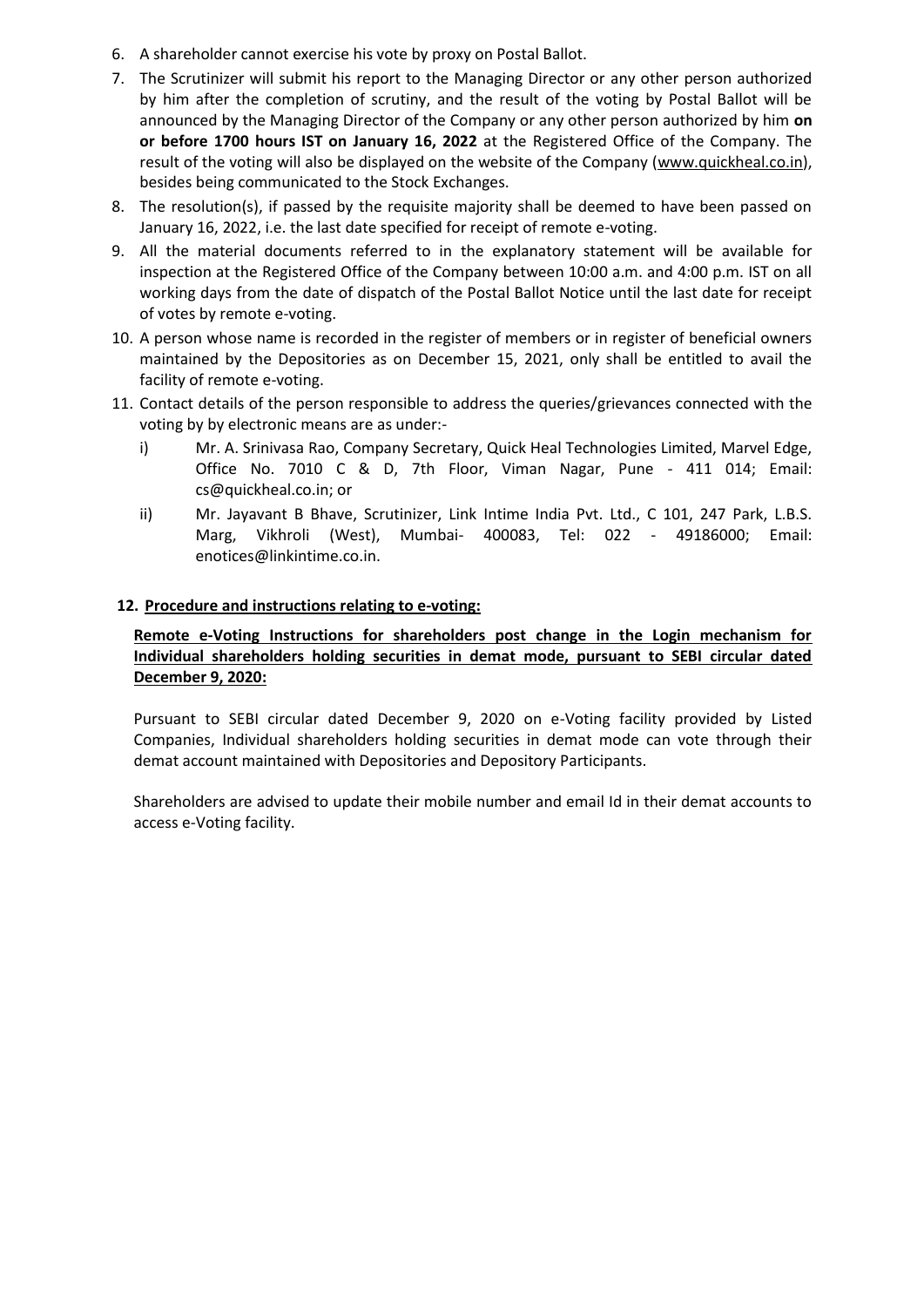Login method for Individual shareholders holding securities in demat mode/ physical mode is given below:

| <b>Type of</b><br>shareholders                                                                  | <b>Login Method</b>                                                                                                                                                                                                                                                                                                                                                                                                                                                                                                                                                                                                                                                                                                                                                                                                                                                                                                                                                                                                                         |  |
|-------------------------------------------------------------------------------------------------|---------------------------------------------------------------------------------------------------------------------------------------------------------------------------------------------------------------------------------------------------------------------------------------------------------------------------------------------------------------------------------------------------------------------------------------------------------------------------------------------------------------------------------------------------------------------------------------------------------------------------------------------------------------------------------------------------------------------------------------------------------------------------------------------------------------------------------------------------------------------------------------------------------------------------------------------------------------------------------------------------------------------------------------------|--|
| <b>Individual</b><br><b>Shareholders</b><br>holding securities<br>in demat<br>mode<br>with NSDL | If you are already registered for NSDL IDeAS facility, please visit the e-<br>Services website of NSDL. Open web browser by typing the following URL:<br>https://eservices.nsdl.com either on a Personal Computer or on a mobile.<br>Once the home page of e-Services is launched, click on the "Beneficial<br>Owner" icon under "Login" which is available under 'IDeAS' section. A new<br>screen will open. You will have to enter your User ID and Password.                                                                                                                                                                                                                                                                                                                                                                                                                                                                                                                                                                             |  |
|                                                                                                 | After successful authentication, you will be able to see e-Voting services.<br>Click on "Access to e-Voting" under e-Voting services and you will be able to<br>see e-Voting page. Click on company name or e-Voting service provider<br>name and you will be re-directed to e-Voting service provider website for<br>casting your vote during the remote e-Voting period or joining virtual<br>meeting & voting during the meeting.                                                                                                                                                                                                                                                                                                                                                                                                                                                                                                                                                                                                        |  |
|                                                                                                 | If the user is not registered for IDeAS e-Services, option to register is<br>available at https://eservices.nsdl.com. Select "Register Online for IDeAS<br>"Portal<br>click<br>or<br>at<br>https://eservices.nsdl.com/SecureWeb/IdeasDirectReg.jsp                                                                                                                                                                                                                                                                                                                                                                                                                                                                                                                                                                                                                                                                                                                                                                                          |  |
|                                                                                                 | Visit the e-Voting website of NSDL. Open web browser by typing the<br>following URL: https://www.evoting.nsdl.com/ either on a Personal<br>Computer or on a mobile. Once the home page of e-Voting system is<br>launched, click on the icon "Login" which is available under<br>'Shareholder/Member' section. A new screen will open. You will have to<br>enter your User ID (i.e. your sixteen digit demat account number hold with<br>NSDL), Password/OTP and a Verification Code as shown on the screen. After<br>successful authentication, you will be redirected to NSDL Depository site<br>wherein you can see e-Voting page. Click on company name or e-Voting<br>service provider name and you will be redirected to e-Voting service<br>provider website for casting your vote during the remote e-Voting period or<br>joining virtual meeting & voting during the meeting.                                                                                                                                                       |  |
| Individual<br><b>Shareholders</b><br>holding securities<br>demat<br>mode<br>in<br>with CDSL     | Existing user of who have opted for Easi / Easiest, they can login through<br>$\bullet$<br>their user id and password. Option will be made available to reach e-Voting<br>page without any further authentication. The URL for users to login to Easi /<br>https://web.cdslindia.com/myeasi/home/login<br>Easiest<br>are<br>or<br>www.cdslindia.com and click on New System Myeasi.<br>After successful login of Easi / Easiest the user will be also able to see the E<br>Voting Menu. The Menu will have links of e-Voting service provider i.e.<br>NSDL, KARVY, LINK NTIME, CDSL. Click on e-Voting service provider name to<br>cast your vote.<br>If the user is not registered for Easi/Easiest, option to register is available at<br>https://web.cdslindia.com/myeasi./Registration/EasiRegistration<br>Alternatively, the user can directly access e-Voting page by providing demat<br>Account Number and PAN No. from a link in www.cdslindia.com home<br>page. The system will authenticate the user by sending OTP on registered |  |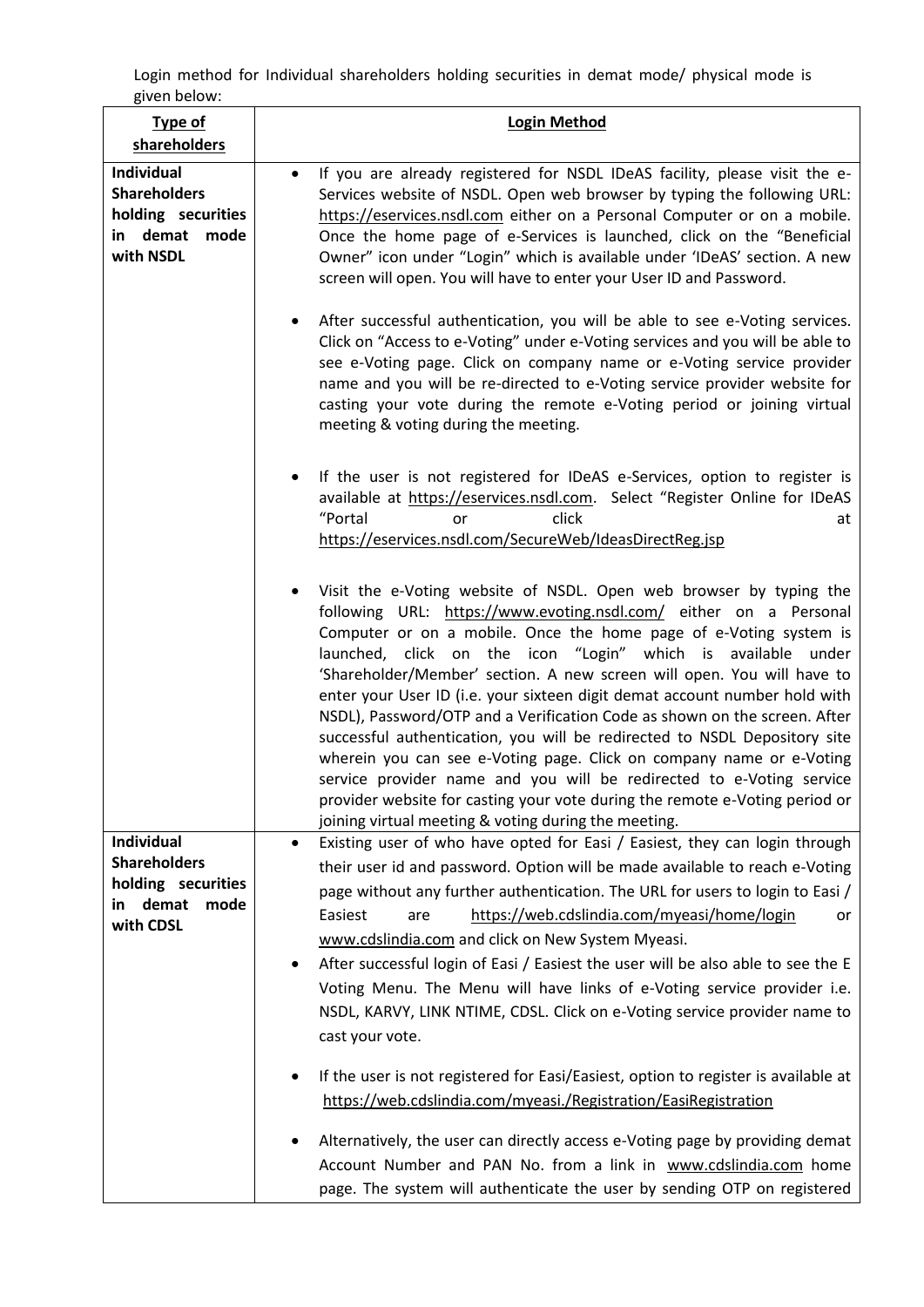|                                                                                                                                          | Mobile & Email as recorded in the demat Account. After successful<br>authentication, user will be provided links for the respective ESP where the<br>E Voting is in progress.                                                                                                                                                                                                                                                                                                                                                                                                                                                                           |
|------------------------------------------------------------------------------------------------------------------------------------------|---------------------------------------------------------------------------------------------------------------------------------------------------------------------------------------------------------------------------------------------------------------------------------------------------------------------------------------------------------------------------------------------------------------------------------------------------------------------------------------------------------------------------------------------------------------------------------------------------------------------------------------------------------|
| <b>Individual</b><br><b>Shareholders</b><br>(holding securities<br>in demat mode) &<br>login through their<br>depository<br>participants | You can also login using the login credentials of your demat account through<br>$\bullet$<br>your Depository Participant registered with NSDL/CDSL for e-Voting facility.<br>Once login, you will be able to see e-Voting option. Once you click on e-<br>Voting option, you will be redirected to NSDL/CDSL Depository site after<br>successful authentication, wherein you can see e-Voting feature. Click on<br>company name or e-Voting service provider name and you will be redirected<br>to e-Voting service provider website for casting your vote during the remote<br>e-Voting period or joining virtual meeting & voting during the meeting. |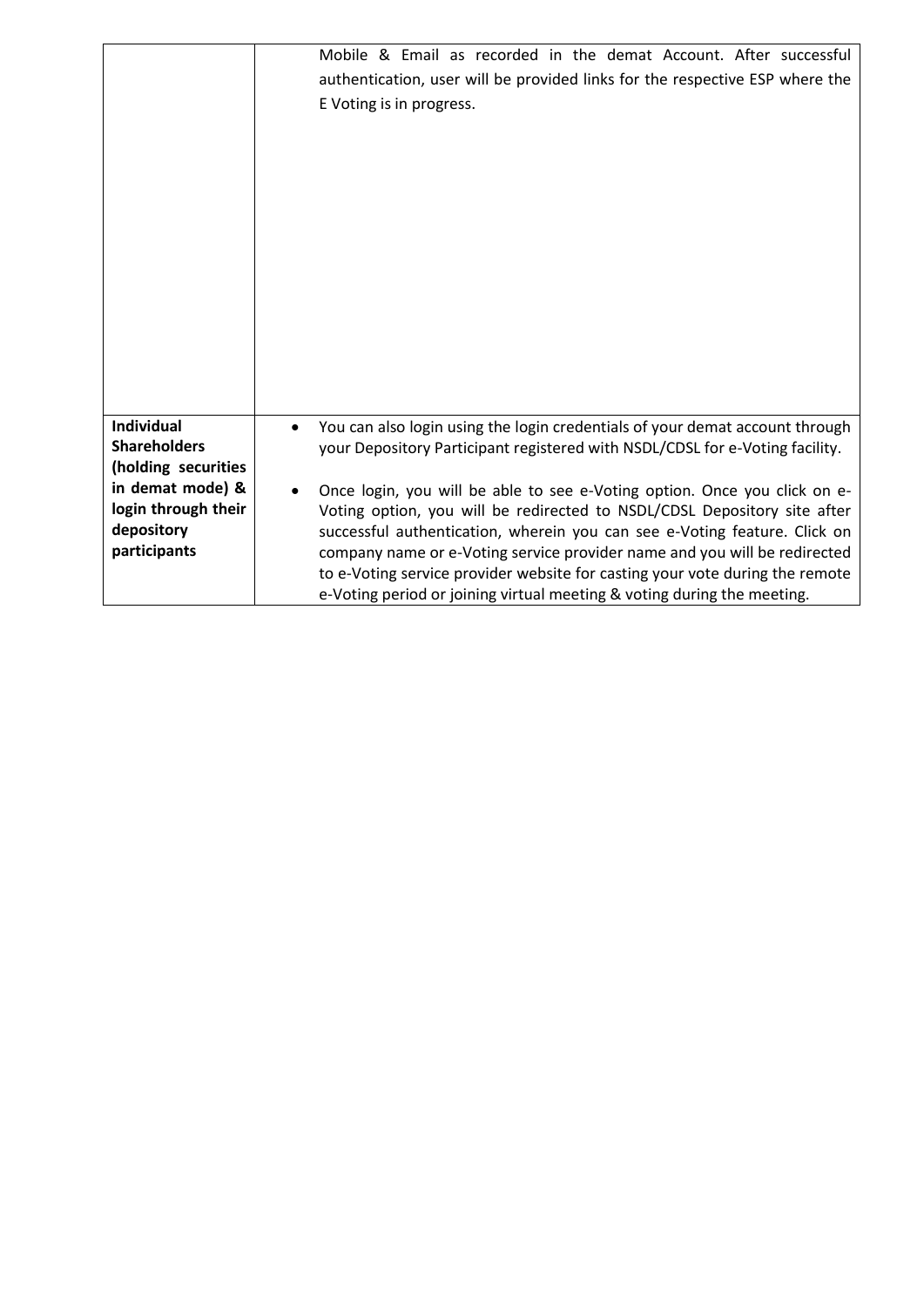| Individual<br><b>Shareholders</b>                           | 1. Open the internet browser and launch the URL: https://instavote.linkintime.co.in                                                                                                                                                                                                                                                                                                                                                                                                                                                     |  |  |
|-------------------------------------------------------------|-----------------------------------------------------------------------------------------------------------------------------------------------------------------------------------------------------------------------------------------------------------------------------------------------------------------------------------------------------------------------------------------------------------------------------------------------------------------------------------------------------------------------------------------|--|--|
| holding securities<br>in Physical mode<br>& evoting service | Click on "Sign Up" under 'SHARE HOLDER' tab and register with your following<br>details: -                                                                                                                                                                                                                                                                                                                                                                                                                                              |  |  |
| Provider<br>is<br>LINKINTIME.                               | A. User ID: Shareholders/ members holding shares in physical form shall<br>provide Event No + Folio Number registered with the Company.<br>B. PAN: Enter your 10-digit Permanent Account Number (PAN) (Members who<br>have not updated their PAN with the Depository Participant (DP)/ Company<br>shall use the sequence number provided to you, if applicable.                                                                                                                                                                         |  |  |
|                                                             | C. DOB/DOI: Enter the Date of Birth (DOB) / Date of Incorporation (DOI) (As<br>recorded with your DP / Company - in DD/MM/YYYY format)                                                                                                                                                                                                                                                                                                                                                                                                  |  |  |
|                                                             | D. Bank Account Number: Enter your Bank Account Number (last four digits),<br>as recorded with your DP/Company.                                                                                                                                                                                                                                                                                                                                                                                                                         |  |  |
|                                                             | Shareholders/ members holding shares in <b>physical form</b> but have not<br>recorded 'C' and 'D', shall provide their Folio number in 'D' above                                                                                                                                                                                                                                                                                                                                                                                        |  |  |
|                                                             | Set the password of your choice (The password should contain minimum 8<br>characters, at least one special Character (@!#\$&*), at least one numeral, at least<br>one alphabet and at least one capital letter).<br>▶ Click "confirm" (Your password is now generated).<br>2. Click on 'Login' under 'SHARE HOLDER' tab.<br>3. Enter your User ID, Password and Image Verification (CAPTCHA) Code and click on<br>'Submit'.<br>4. After successful login, you will be able to see the notification for e-voting. Select<br>'View' icon. |  |  |
|                                                             |                                                                                                                                                                                                                                                                                                                                                                                                                                                                                                                                         |  |  |
|                                                             |                                                                                                                                                                                                                                                                                                                                                                                                                                                                                                                                         |  |  |
|                                                             |                                                                                                                                                                                                                                                                                                                                                                                                                                                                                                                                         |  |  |
|                                                             | 5. E-voting page will appear.<br>6. Refer the Resolution description and cast your vote by selecting your desired<br>option 'Favour / Against' (If you wish to view the entire Resolution details, click on<br>the 'View Resolution' file link).                                                                                                                                                                                                                                                                                        |  |  |
|                                                             | 7. After selecting the desired option i.e. Favour / Against, click on 'Submit'. A<br>confirmation box will be displayed. If you wish to confirm your vote, click on 'Yes',<br>else to change your vote, click on 'No' and accordingly modify your vote.                                                                                                                                                                                                                                                                                 |  |  |

## **Institutional shareholders:**

Institutional shareholders (i.e. other than Individuals, HUF, NRI etc.) and Custodians are required to log on the e-voting system of LIIPL at [https://instavote.linkintime.co.in](https://instavote.linkintime.co.in/) and register themselves as **'Custodian / Mutual Fund / Corporate Body'**. They are also required to upload a scanned certified true copy of the board resolution /authority letter/power of attorney etc. together with attested specimen signature of the duly authorised representative(s) in PDF format in the **'Custodian / Mutual Fund / Corporate Body'** login for the Scrutinizer to verify the same.

## **Individual Shareholders holding securities in Physical mode & evoting service Provider is LINK INTIME, have forgotten the password:**

o Click on **'Login'** under **'SHARE HOLDER'** tab and further Click **'forgot password?'** 

o Enter **User ID,** select **Mode** and Enter Image Verification (CAPTCHA) Code and Click on **'Submit'.** 

• In case shareholders/ members are having valid email address, Password will be sent to his / her registered e-mail address.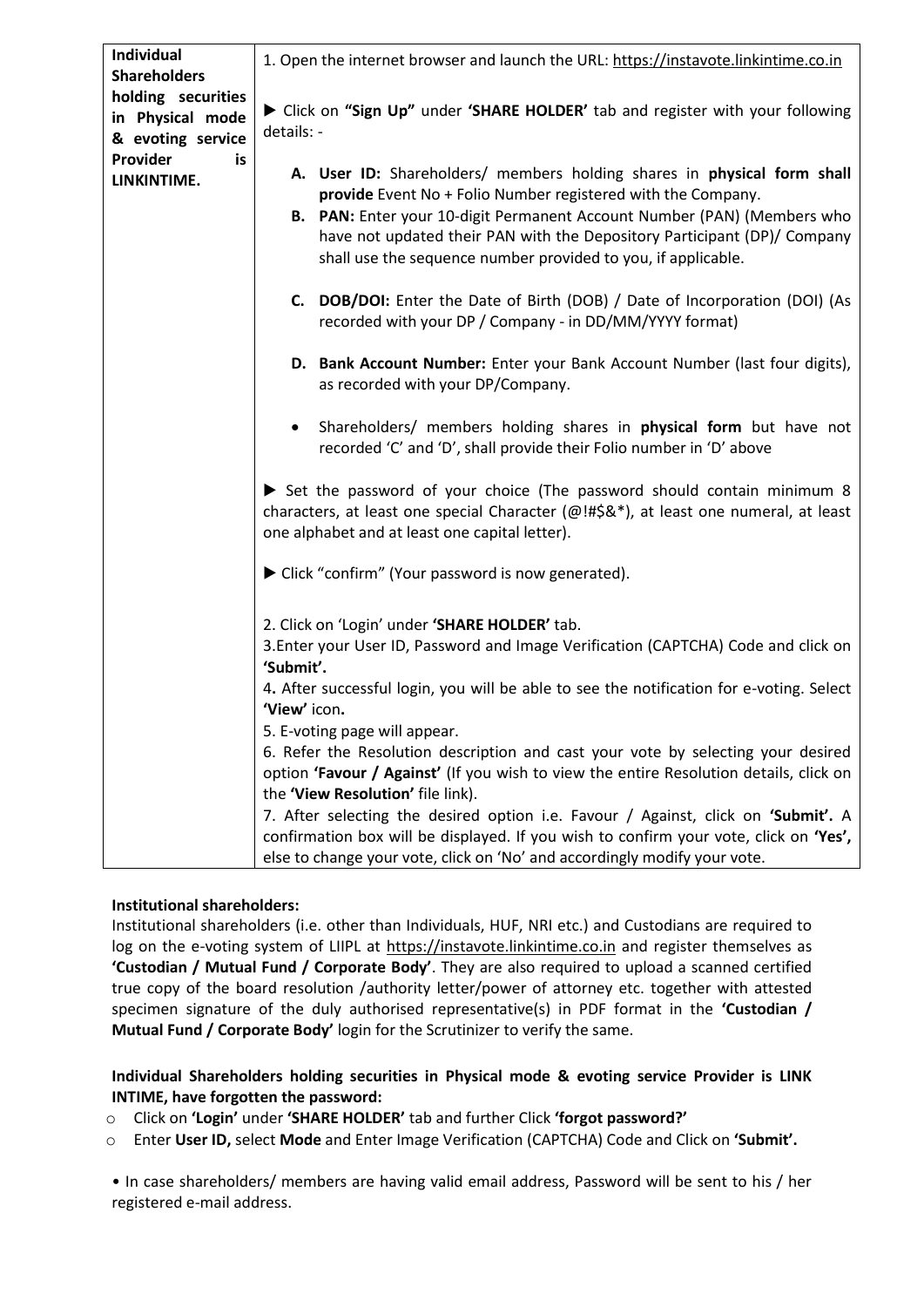• Shareholders/ members can set the password of his/her choice by providing the information about the particulars of the Security Question and Answer, PAN, DOB/DOI, Bank Account Number (last four digits) etc. as mentioned above.

• The password should contain minimum 8 characters, at least one special character (@!#\$&\*), at least one numeral, at least one alphabet and at least one capital letter.

## **Individual Shareholders holding securities in demat mode with NSDL/ CDSL have forgotten the password:**

• Shareholders/ members who are unable to retrieve User ID/ Password are advised to use Forget User ID and Forget Password option available at abovementioned depository/ depository participants website.

- $\triangleright$  It is strongly recommended not to share your password with any other person and take utmost care to keep your password confidential.
- $\triangleright$  For shareholders/ members holding shares in physical form, the details can be used only for voting on the resolutions contained in this Notice.
- $\triangleright$  During the voting period, shareholders/ members can login any number of time till they have voted on the resolution(s) for a particular "Event".

## **Helpdesk for Individual Shareholders holding securities in demat mode:**

In case shareholders/ members holding securities in demat mode have any technical issues related to login through Depository i.e. NSDL/ CDSL, they may contact the respective helpdesk given below:

| Login type                                                                         | <b>Helpdesk details</b>                                                                                                                                                                         |  |  |
|------------------------------------------------------------------------------------|-------------------------------------------------------------------------------------------------------------------------------------------------------------------------------------------------|--|--|
| Individual<br>Shareholders<br>holding<br>securities in demat mode with NSDL        | Members facing any technical issue in login can contact NSDL<br>helpdesk by sending a request at evoting@nsdl.co.in or call at<br>toll free no.: 1800 1020 990 and 1800 22 44 30                |  |  |
| Individual<br><b>Shareholders</b><br>holding<br>securities in demat mode with CDSL | Members facing any technical issue in login can contact CDSL<br>helpdesk<br>sending a<br>bv<br>at<br>reguest<br>helpdesk.evoting@cdslindia.com or contact at 022-23058738 or<br>22-23058542-43. |  |  |

## **Helpdesk for Individual Shareholders holding securities in physical mode/ Institutional shareholders & e-voting service Provider is LINKINTIME.**

In case shareholders/ members holding securities in physical mode/ Institutional shareholders have any queries regarding e-voting, they may refer the **Frequently Asked Questions ('FAQs')** and **InstaVote e-Voting manual** available at [https://instavote.linkintime.co.in,](https://instavote.linkintime.co.in/) under **Help** section or send an email to [enotices@linkintime.co.in](mailto:enotices@linkintime.co.in) or contact on: - Tel: 022 –4918 6000.

## **General Guidelines for shareholders:**

 Institutional shareholders (i.e. other than Individuals, HUF, NRI etc.) and Custodian are required to log on to e-Voting system of Link Intime: [https://instavote.linkintime.co.in](https://instavote.linkintime.co.in/) and register themselves as **'Custodian / Mutual Fund / Corporate Body'**.

They are also required to upload a scanned certified true copy of the board resolution /authority letter/power of attorney etc. together with attested specimen signature of the duly authorised representative(s) in PDF format in the **'Custodian / Mutual Fund / Corporate Body' login** for the Scrutinizer to verify the same.

- During the voting period, shareholders can login any number of time till they have voted on the resolution(s) for a particular "Event".
- Shareholders holding multiple folios/demat account shall choose the voting process separately for each of the folios/demat account.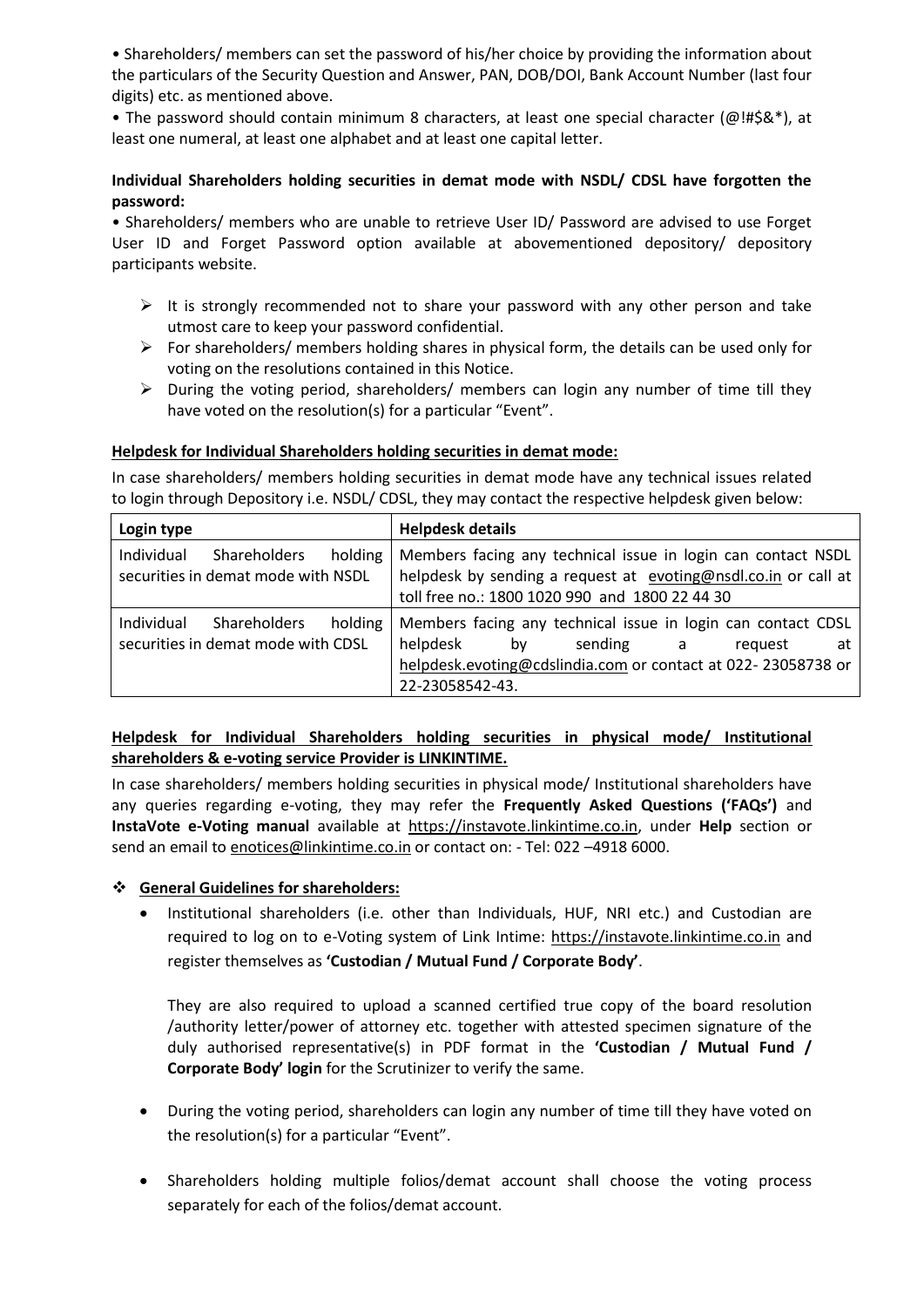In case the shareholders have any queries or issues regarding e-voting, please refer the Frequently Asked Questions ("**FAQs**") and Instavote e-Voting manual available at [https://instavote.linkintime.co.in,](https://instavote.linkintime.co.in/) under Help section or write an email to [enotices@linkintime.co.in](mailto:enotices@linkintime.co.in) or call at Tel : +91 (22) 49186000.

#### **EXPLANATORY STATEMENT PURSUANT TO SECTION 102 AND 110 OF THE COMPANIES ACT, 2013**

### **Item No 1**

The Board of Directors of the Company, pursuant to the recommendation of the Nomination and Remuneration Committee (NRC), has proposed to the Members of the Companythe appointment of Mr. Richard Stiennon as an Independent Director of the Company, not liable to retire by rotation, who shall hold office for a term of 5 (five) consecutive years commencing from September 27, 2021 to September 26, 2026

The Company has received notice in writing from a member under Section 160 of the Act proposing the candidature of Mr. Richard Stiennon for the office of Director of the Company.

#### Process and basis of Appointment:

The NRC evaluated the profile of Mr. Richard Stiennon based on the skills, expertise and competencies required by the Board for the effective functioning of the Company. The NRC, with a view to further strengthen the competencies of the Board and after considering criteria such as qualifications, skillsets, experience, independence, knowledge, ability to devote sufficient time and attention to the professional obligations of an Independent Director identified and recommended to the Board, the appointment of Mr. Richard Stiennon as Independent Director taking into account the valuable industrial experience brought to the Board by the new Independent Director.

#### A brief profile of Mr. Richard Stiennon, Independent Director of the Company, is given below:

With over 25 years of rich experience across the industry, Mr. Richard Stiennon is one of the most renowned analysts and thought leaders in the global cybersecurity industry. During his career, he had advised the executive teams and boards at some of the biggest cybersecurity companies, including Symantec, McAfee, Cisco, Microsoft and Trend Micro. In his previous stints, he has held senior leadership positions at Gartner, PwC, Webroot Software, Fortinet, and Blancco Technology Group. He was an advisor on the Extreme Cyber Advisory Panel for Commonwealth Bank in Australia. Additionally, he had provided due diligence for several M&A deals including the acquisition of Trustwave by Singtel.

Currently, Mr. Richard Stiennon is Chief Research Analyst at IT-Harvest, the firm that he founded in 2005 and sits on the advisory board of several startups. He is the author of Security Yearbook 2021: A History and Directory of the IT Security Industry and Secure Cloud Transformation: The CIO's Journey. He also wrote Surviving Cyberwar (Government Institutes, 2010) and Washington Post Best Seller, "There Will Be Cyberwar". He has a BS in Aerospace Engineering and earned his MA in War in the Modern World from King's College, London.Mr. Richard Stiennon is on the board of Anitian, a venture backed company in Portland, Oregon. Anitian is a cloud security automation company with an early focus on FedRamp compliance.

The Company has received a declaration from Mr. Richard Stiennon confirming that he meets the criteria of independence under Act and the SEBI Listing Regulations. Further, the Company has also received Mr. Richard Stiennon's consent to act as a Director in terms of section 152 of the Act and a declaration that he is not disqualified from being appointed as a Director in terms of Section 164 of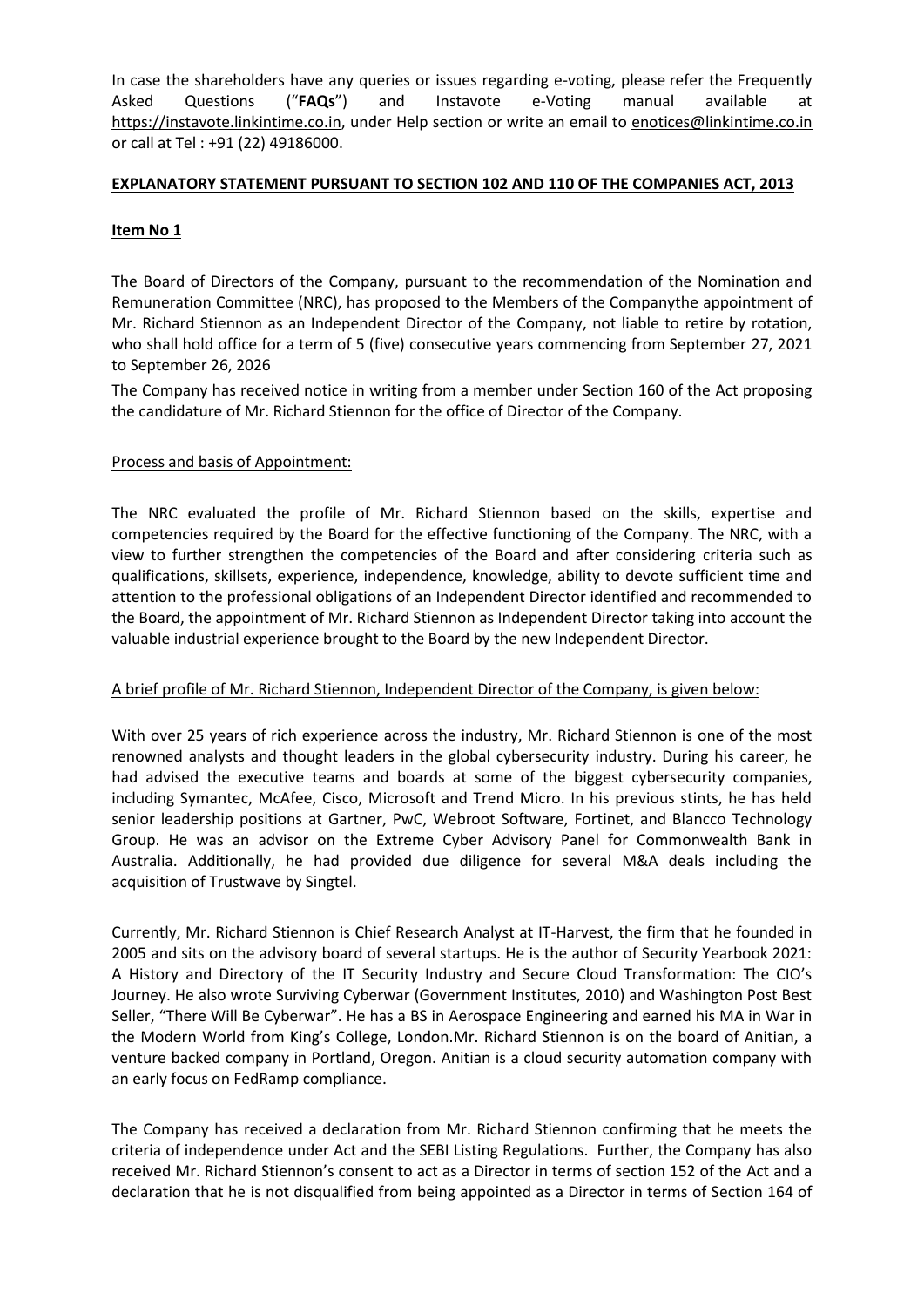the Act. Mr. Richard Stiennon is not debarred from holding the office of Director pursuant to any order issued by the Securities and Exchange Board of India or any other authority. In the opinion of the Board of Directors, Mr. Richard Stiennon fulfils the conditions for appointment as specified in the Act and the Listing Regulations. Mr. Richard Stiennon is independent of the management. Copy of draft letter of appointment of Mr. Richard Stiennon setting out the terms and conditions of appointment shall be available for inspection by the Members at the registered office of the Company during normal business hours.

The Board of Directors is of the view that Mr. Richard Stiennon's knowledge and experience will be of immense benefit and value to the Company and therefore recommends his appointment to the shareholders.

Except Mr. Richard Stiennon, none of the other Directors and Key Managerial Personnel of the Company or their relatives are in any way, concerned or interested financially or otherwise, in the resolutions set out at item No. 1. Mr. Richard Stiennon is not related to any Director or Key Managerial Personnel of the Company.

The Board recommends the Special resolution at Item No. 1 of the Notice for approval of members.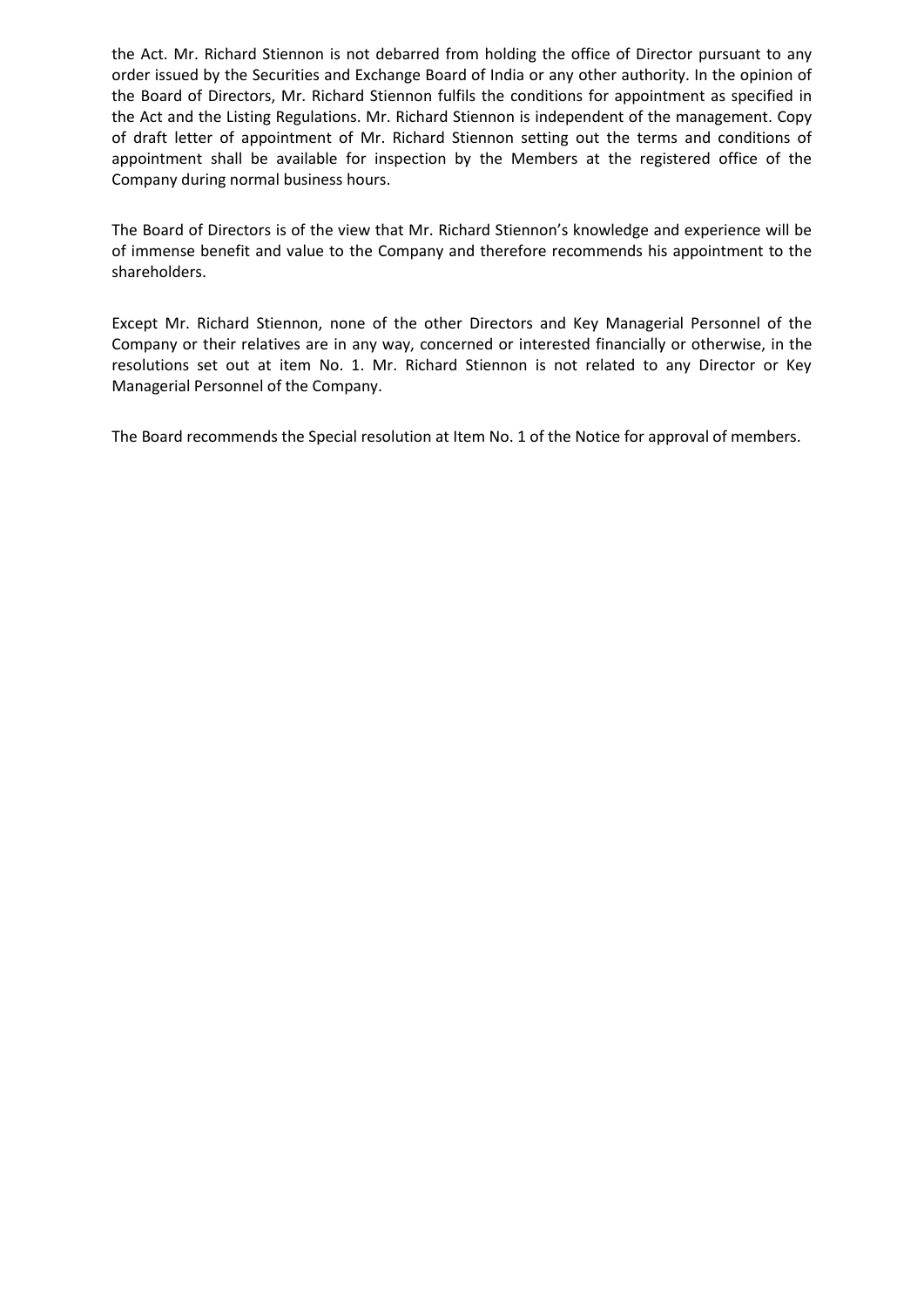#### **Annexure to the Notice**

Details of Directors seeking appointment through the postal ballot process

| <b>Particulars</b>                                                                                  | <b>Mr. Richard Stiennon</b>                                                                   |
|-----------------------------------------------------------------------------------------------------|-----------------------------------------------------------------------------------------------|
| Date of Birth                                                                                       | May21, 1959                                                                                   |
| Date of Appointment                                                                                 | September 27, 2021                                                                            |
| Qualifications                                                                                      | BS in Aerospace Engineering and MA in War in the<br>Modern World from King's College, London. |
| Expertise in specific functional areas                                                              | Strategy, Cyber Security                                                                      |
| Number of shares held in the Company                                                                | Nil                                                                                           |
| List of directorships held in other companies *                                                     | Anitian Inc.<br>1 <sup>1</sup><br>Protect2020<br>2.                                           |
| Number of Board Meetings attended during<br>2021-2022                                               | $1$ of $1$                                                                                    |
| Chairperson/Member in the Committees of<br>the Boards of companies in which she/he is a<br>director | <b>None</b>                                                                                   |
| Relationships directors inter se                                                                    | None                                                                                          |
| Remuneration last drawn (Including sitting<br>fee & commission)                                     | ₹0.03 million                                                                                 |

*\*Based on disclosures received from the Independent Director (foreign companies).*

#### **Item No 2**

The Nomination and Remuneration Committee and Board of Directors of the Company at their meeting held on March 10, 2021, recommended and approved "Quick Heal Technologies Limited Employees Stock Options Scheme - 2021"**("Scheme")**. The shareholders of the Company vide resolution passed through Postal Ballot dated April 18, 2021 approved the said Scheme for the grants of options to the employees not exceeding 20,00,000 (Twenty Lakh) Options, in one or more tranches, exercisable into not more than 20,00,000 (Twenty Lakh) Shares of face value of ₹ 10/ each fully paid-up, with each such Option conferring a right upon the Eligible Employee to apply for one Share of the Company, in accordance with the terms and conditions as may be decided under the Scheme .

The objective of the Scheme is to reward the employees of the Quick Heal Technologies Limited and its subsidiaries for their performance and to motivate them to contribute to the growth and profitability of the Company. The Company also intends to use this Scheme to retain talent in the organization.

In a view of the above-mentioned objective, the Nomination and Remuneration Committee and the Board of Directors at their meetings held on October 25, 2021 have approved to increase the pool of the Scheme from existing pool of 20,00,000 (Twenty Lakhs) Options exercisable into 20,00,000 (Twenty Lakhs) Equity Shares of ₹ 10/- each to 40,00,000 (Forty Lakhs) Options exercisable into 40,00,000 (Forty Lakhs) Equity Shares of ₹ 10/- each.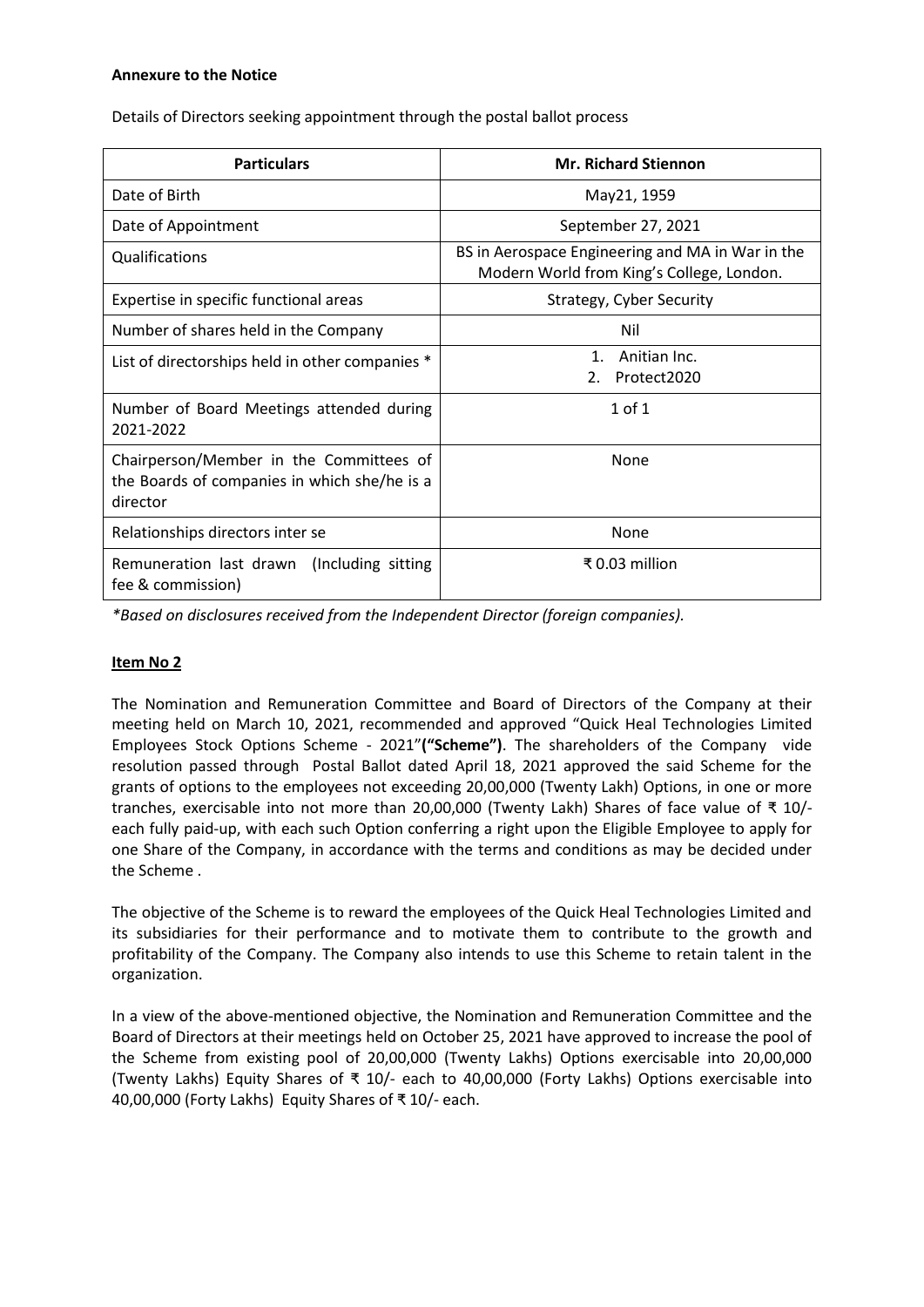#### **The main features of the ESOP Scheme 2021 are as under:**

#### **1. Brief Description of the Scheme:**

The Scheme shall be called as Quick Heal Technologies Limited Employees Stock Options Scheme – 2021.

The Purpose of the Scheme includes the followings:

- a. To motivate the Employees to contribute to the growth and profitability of the Company.
- b. To retain the Employees and reduce the attrition rate of the Company.
- c. To achieve sustained growth and the creation of Shareholder value by aligning the interests of the Employees with the long term interests of the Company.
- d. To create a sense of ownership and participation amongst the Employees to share the value they create for the Company in the years to come, and
- e. To provide additional deferred rewards to Employees.

## **2. Total number of Options to be granted under the Scheme:**

Earlier, under the existing Scheme, the maximum number of Options that may be granted pursuant to this Scheme was 20,00,000 (Twenty Lakhs) Options which shall be convertible into equal number of Equity Shares.

Further, the Nomination and Remuneration Committee and the Board of Directors at their meetings held on October 25, 2021, subject to the approval of shareholders approved to increase the pool of the Scheme from existing pool of 20,00,000 (Twenty Lakhs) Options exercisable into 20,00,000 (Twenty Lakhs) Equity Shares of ₹ 10/- each to 40,00,000 (Forty Lakhs) Options exercisable into 40,00,000 (Forty Lakhs) Equity Shares of ₹ 10 each.

Thus, the maximum number of Options that may be granted pursuant to this Scheme shall not exceed 40,00,000 (Forty Lakhs) which shall be convertible into equal number of Equity Shares.

If any Option granted under the Scheme lapses or is forfeited or surrendered under any provision of the Scheme, such Option shall be available for further grant under the Scheme unless otherwise determined by the by the Board of Directors of the Company (hereinafter referred to as the "Board of Directors" which term shall be deemed to include any Committee, including the Nomination and Remuneration Committee).

Further, the maximum number of Options that can be granted and the Equity Shares arise upon exercise of these Options shall stand adjusted in case of corporate action (as defined in the Scheme).

## **3. Identification of classes of employees entitled to participate and be beneficiaries in Scheme:**

- **a.** A permanent Employee of the Company who has been working in India or outside India; or
- **b.** A Director of the Company, whether a Whole Time Director or not but excluding an Independent Director or
- **c.** An Employee as defined in clause (a) or (b) of a Subsidiary, in India or outside India of the Company

But does not include:

- **a.** An Employee who is a Promoter or a person belonging to the Promoter Group; or
- **b.** A Director who either himself or through his Relative or through any Body Corporate,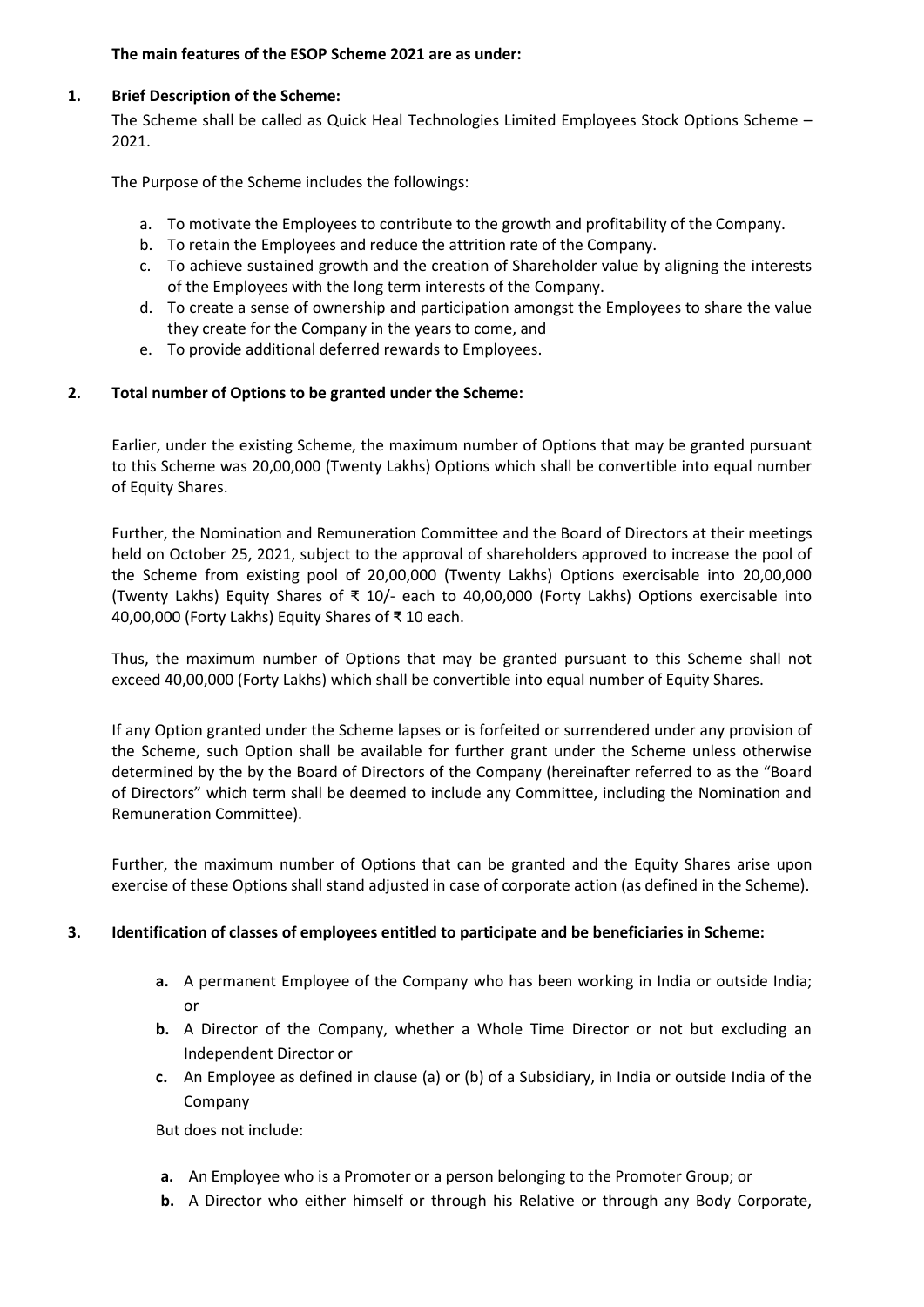directly or indirectly, holds more than ten percent of the outstanding Shares of the Company.

#### **4. Requirement of Vesting and period of Vesting:**

Vesting period shall commence after minimum 1 (One) year from the grant date and it may extend upto maximum of 4 (Four) years from the grant date.

Vesting of Options will be on yearly basis and can vary from Grantee to Grantee as per the discretion of the Committee whose decision shall be final and binding.

The Actual vesting may further be linked with the eligibility criteria, as determined by the Board of Directors and mentioned in the grant letter.

#### **5. Maximum period within which the Options shall be vested:**

The Options granted under the Scheme shall vest within a maximum period of Four (4) years from the grant date.

#### **6. Exercise Price or Pricing Formula:**

The exercise price shall be based on the Market Price of the Company.

For the above purpose Market price means the latest available closing price on a recognized stock exchange on which the Equity Shares of the Company are listed on the date immediately prior to the relevant date.

Explanation – Since the Equity Shares of the Company are listed on more than one stock exchange, the closing price on the stock exchange having higher trading volume shall be considered as the market price.

The Board of Directors has a power to provide suitable discount on such price as arrived above. However, in any case the exercise price shall not go below the par value of Equity Share of the Company.

## **7. Exercise period and process of Exercise:**

The exercise period for shall be 3 (Three) years from the date of respective vesting.

After vesting, Options can be exercised, either all at once or in tranches, through cash route under which the Grantee will receive the Equity Shares equivalent to the number of the Options exercised in accordance with the terms and conditions of the Scheme after he has submitted the exercise application along with payment of the exercise price, applicable taxes and other charges, if any.

The mode and manner of the exercise shall be communicated individually.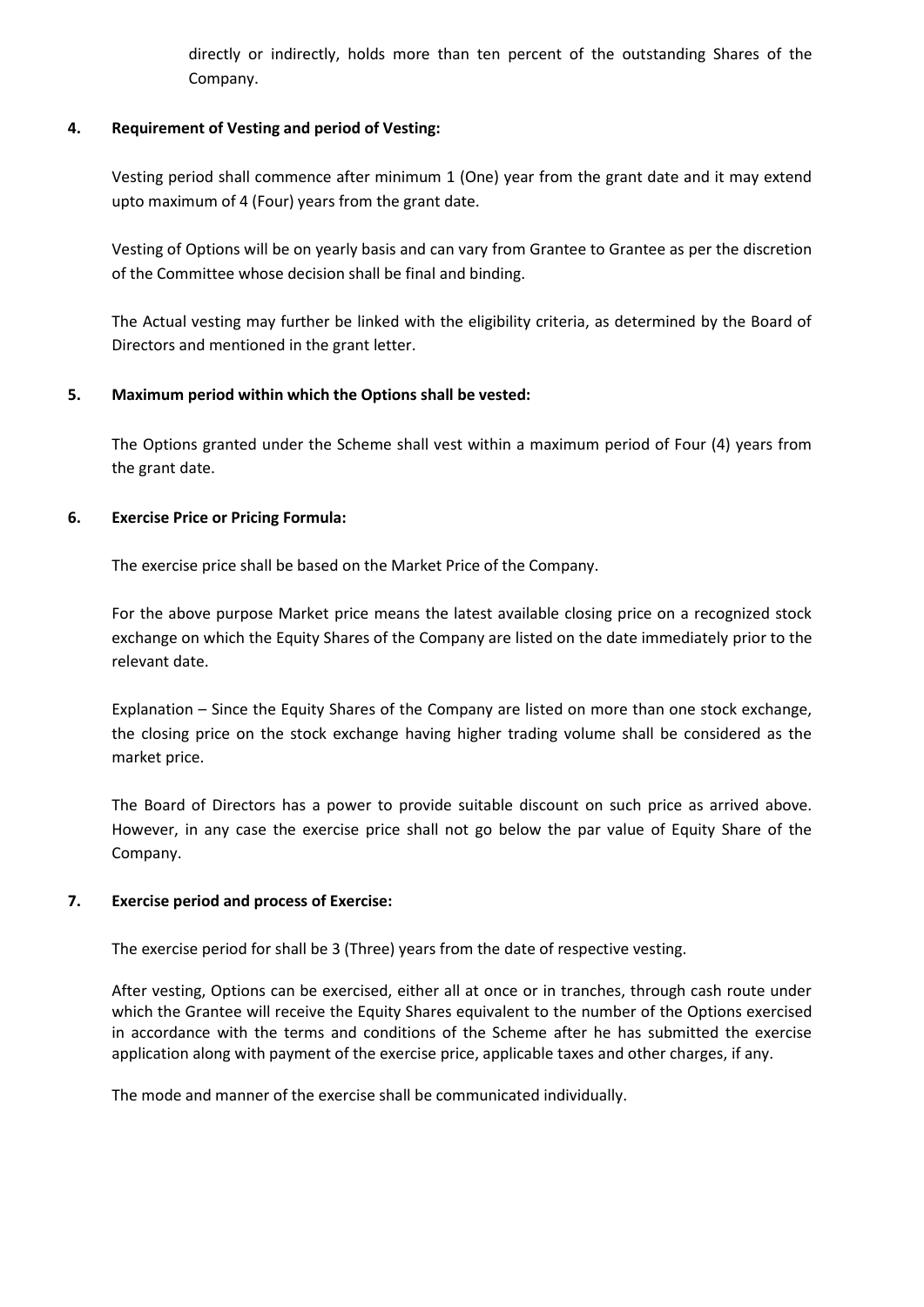#### **8. Appraisal process for determining the eligibility of the Employees to Scheme:**

The Board of Directors may on the basis of all or any of the following criteria, decide on the Employees / Grantees who are eligible for the grant / vesting of Options under the Scheme and the terms and conditions thereof.

- $\triangleright$  Loyalty: It will be determined on the basis of tenure of employment of an Employee / Grantee in the Company / Subsidiary Company.
- $\triangleright$  Performance of Employee / Grantee: Employee's / Grantee's performance during the financial year in the Company / Subsidiary Company on the basis of decided parameters.
- $\triangleright$  Performance of Company: Performance of the Company as per the standards set by the Board of Directors.
- $\triangleright$  Any other criteria as decided by the Committee in consultation with Board of Directors from time to time.

#### **9. The Maximum number of Options to be granted per Employee and in aggregate:**

The maximum number of Options that can be granted to any eligible Employee during any one year shall not be equal to or exceed 1% of the issued capital of the Company at the time of grant. The Committee may decide to grant such number of Options equal to or exceeding 1% of the issued capital to any eligible Employee as the case may be, subject to the separate approval of the Shareholders in a general meeting.

The maximum number of Options that may be granted pursuant to this Scheme shall not exceed 40,00,000 (Forty Lakhs) which shall be convertible into equal number of Equity Shares.

#### **10. The Maximum quantum of benefits to be provided per Employee under the scheme:**

The maximum quantum of benefits that will be provided to every eligible Employee under the Scheme will be the difference between the market value of Company's Share on the Stock Exchanges as on the date of exercise of Options and the exercise price paid by the Employee.

#### **11. Whether the Scheme(s) is to be implemented and administered directly by the Company or through a Trust:**

The Scheme shall be implemented through direct route for extending the benefits to the eligible Employees by the way of fresh allotment and will follow cash mechanism.

The Scheme shall be administered by the Nomination and Remuneration Committee which shall delegate some or all of its power to any other Committee or Persons for proper administration of the Scheme.

#### **12. Whether the Scheme involves new issue of shares by the company or secondary acquisition by the Trust or both:**

The Scheme involves new issue of Equity Shares by the Company.

#### **13. The amount of loan to be provided for implementation of the Scheme by the Company to the Trust, its tenure, utilization, repayment terms, etc.:**

Not applicable, since the scheme is proposed to be implemented by direct route.